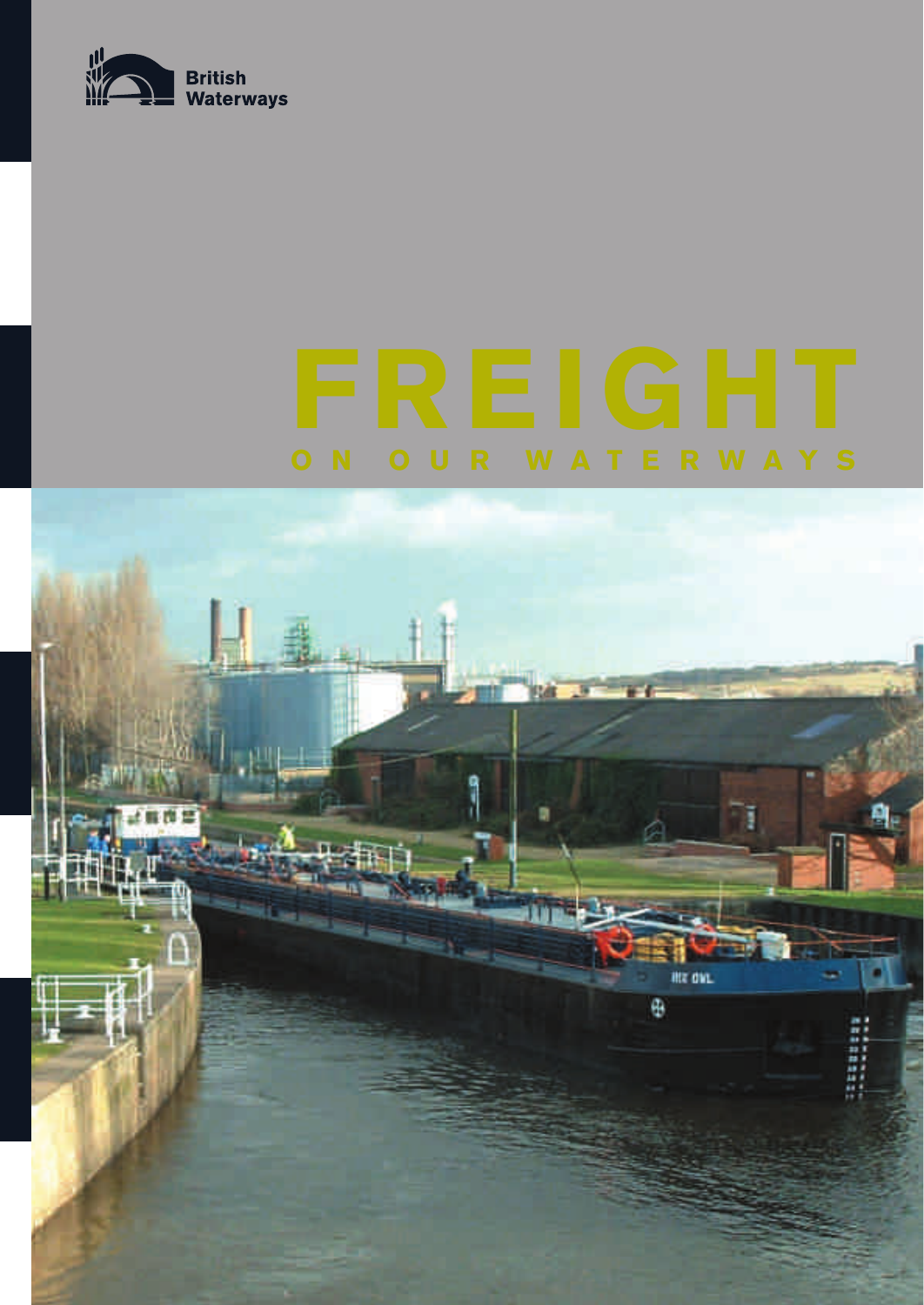Britain's inland waterways, originally constructed to serve the Industrial Revolution, are enjoying a revival. More recently they have been widely recognised as a resource for leisure activities and regeneration of the built environment, they still provide a vital link between coastal and inland ports and major sites of manufacturing, industry and commerce.



While the public enjoy walking, fishing, cycling and boating along the UK's inland waterways, freight vessels continue to carry cargo safely and unobtrusively on some of them. The UK's inland waterways network provides an environmentally sound and sustainable means of moving goods and materials from one place to another, reducing traffic congestion and positively contributing to local communities.

#### **High Economy, Low Emissions**

One very positive aspect of transporting freight by water is the potential for cutting fuel costs: one single 600 tonne barge can move the equivalent of twenty-four 25 tonne lorry loads. Waterborne transport normally travels at speeds slower than vehicles on the road, however its ability to carry substantially more in one load delivers considerable economies of scale on larger commercial navigations, and on many other sections of the canal system. As well as using fuel very efficiently,

freight on inland waterways produces low emissions with low noise, and is visually unobtrusive – a powerful combination of the environmentally friendly and the socially acceptable.

### **Purpose-Built for Freight**

The inland waterways were originally developed as arterial routes for the transport of raw materials and goods from producer to consumer. They still fulfil this role today, working in harmony with pleasure craft while carrying vital loads through town and country alike.

#### **British Waterways**

British Waterways is the public corporation responsible for managing over 2,000 miles of waterways across the UK. It works in partnership with a wide range of public, private and voluntary organisations to realise the potential of the UK's waterways and the land adjacent to them. Projects range from the restoration of disused

waterways and the building of new ones, the regeneration of brownfield sites, the facilitation of waterborne transport, and the promotion of the canal network as a system fit for the 21st Century.

Private-sector operators use the waterway network to carry various types of freight. The movement of freight by water on our waterways is covered by our 'Conditions for the Carriage of Freight 2003' (copy available on request). Tolls are levied according to tonnage carried and distance travelled.

# **NEW FREIGHT ENERGY ON INLAND WATERWAYS**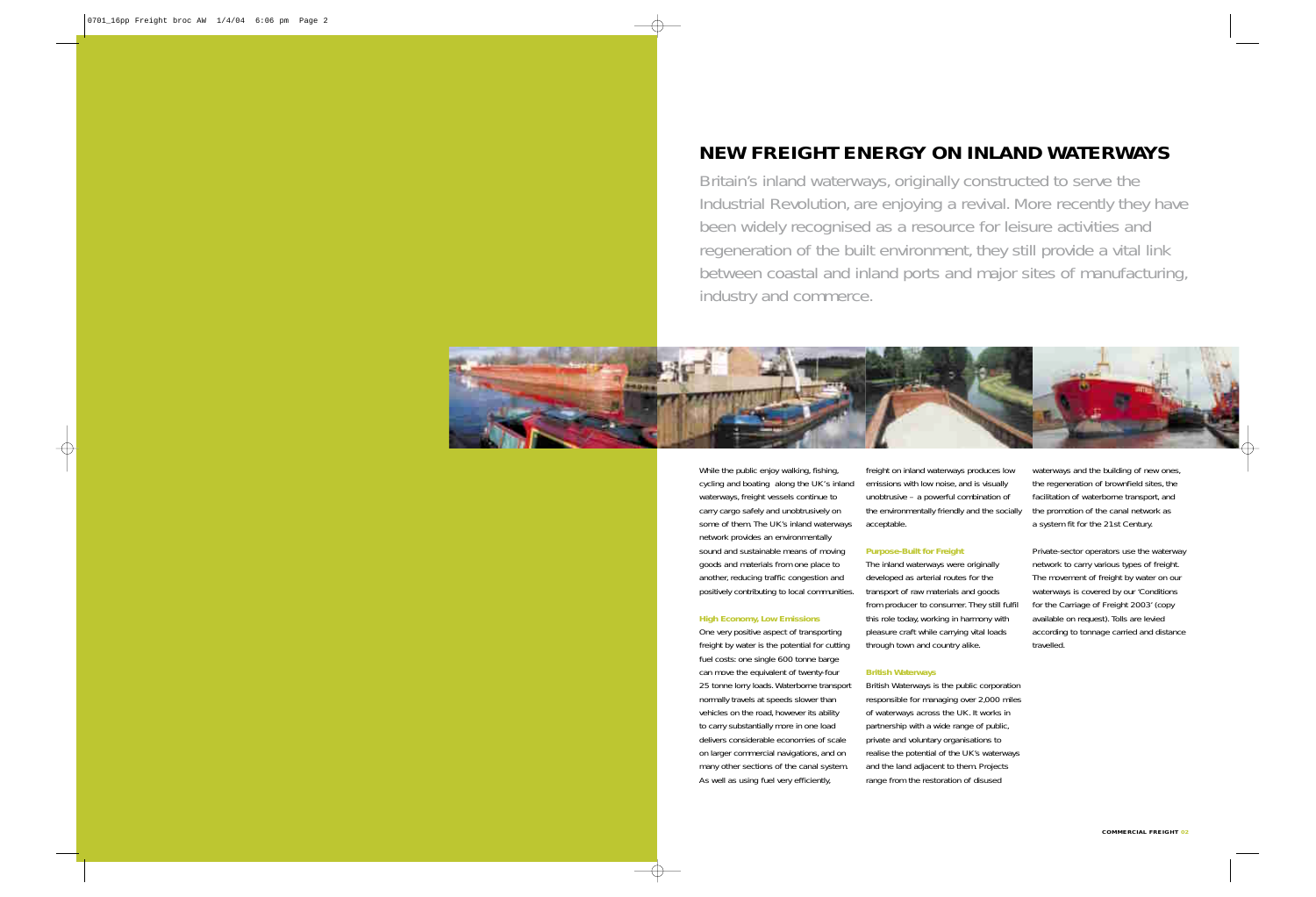



Most freight is moved on our commercial navigations. These are integrated with other modes of transport, and offer excellent potential for stimulating the development of the out-of-town distribution centres that are increasingly important to today's supply chain.

Our waterway network is made up of more than 2,000 miles of river based commercial navigations and canals. It provides an arterial system that reaches deep into the heart of many towns and cities.

#### **Access**

Different cargoes require different types of craft, and freight operators make use of a variety of vessels, including barges specifically designed for dry bulk or liquid goods. Freight vessels may be self-propelled motor barges, tugs pulling or pushing

dumb barges, Lighter Aboard Ship barges (LASH), or specialised Ro-Ro (Roll-on-Rolloff) barges, according to the cargo and size of the waterway.

Sea-going vessels, such as dry bulk carriers and liquid tankers, access the inland waterways from estuaries that link with UK short sea shipping routes to Europe and its continental river and canal system.



**Sea-going vessels can be accommodated at the following terminals:**

**waterway concerned, or members of our Freight Team (contact numbers are** 



### **THE INLAND WATERWAY NETWORK**

| Navigation             | Port / Terminal     |
|------------------------|---------------------|
| Aire & Calder          | Caldaire            |
| River Ouse             | Howden              |
| <b>River Ouse</b>      | Selby               |
| Caledonian             | Corpach             |
| Crinan                 | Ardrishaig          |
| Gloucester & Sharpness | Sharpness           |
| Weaver                 | <b>Weston Point</b> |
|                        |                     |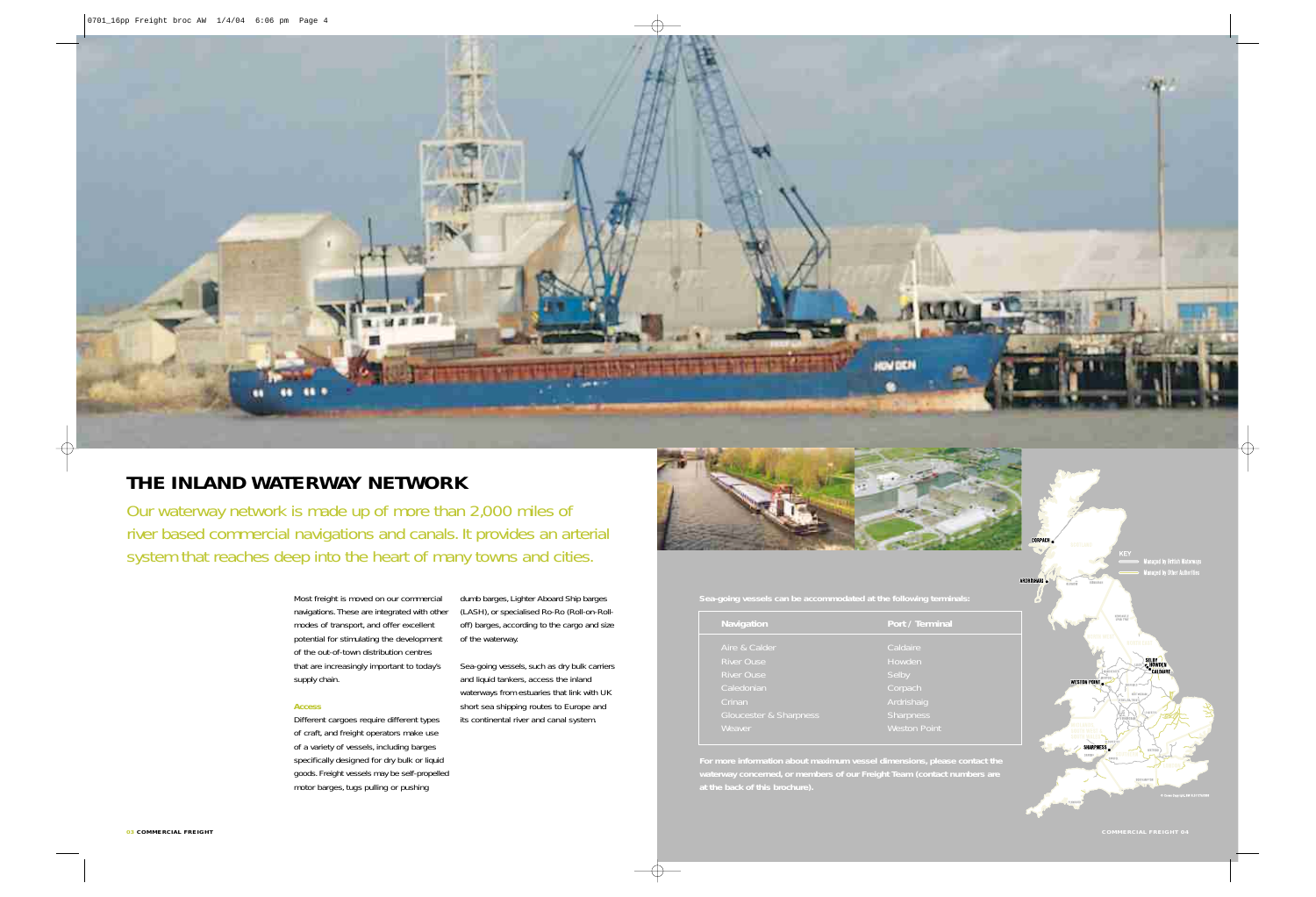

#### **Abnormal Loads**

A growth area in transporting specialised freight by water is the movement of abnormal indivisible loads – both by sea-going vessels and barges. In some instances, water transport may be the only possible way to move these loads.

One example of this essential service was the transport to Drax of pre-fabricated sections of the Flue Gas Desulphurisation Plant as deck cargo on a sea-going vessel on the River Ouse. Another example was the movement of electricity generation equipment in units of up to 350 tonnes to Cottam by Ro-Ro barge (vessels that can operate very effectively on some of our larger commercial navigations) via the River Trent.

Moving these huge loads by water is a practical solution, and has the added advantage of avoiding disruption to road traffic and local communities.

#### **Publicity and Community Projects**

Inland waterways can also be a foundation for community projects. In some deprived areas freight traffic is being used to create jobs and opportunities for canal side industrial regeneration on brownfield sites where the local industry historically served by the canals has long gone

Freight transport by water also offers excellent opportunities for positive publicity and PR. Restored, traditionally painted narrow boats are available for publicity and education throughout the canal system.

Many of the different products and materials moving along our inland waterways are carried in bulk. Dry cargoes range from minerals and grain to waste and recyclable materials. Liquids, including petroleum products, are moved from refineries or coastal terminals to inland distribution terminals. Similarly, aggregates are regularly taken from quarries to distribution centres or concrete batching plants.



## **BULK GOODS**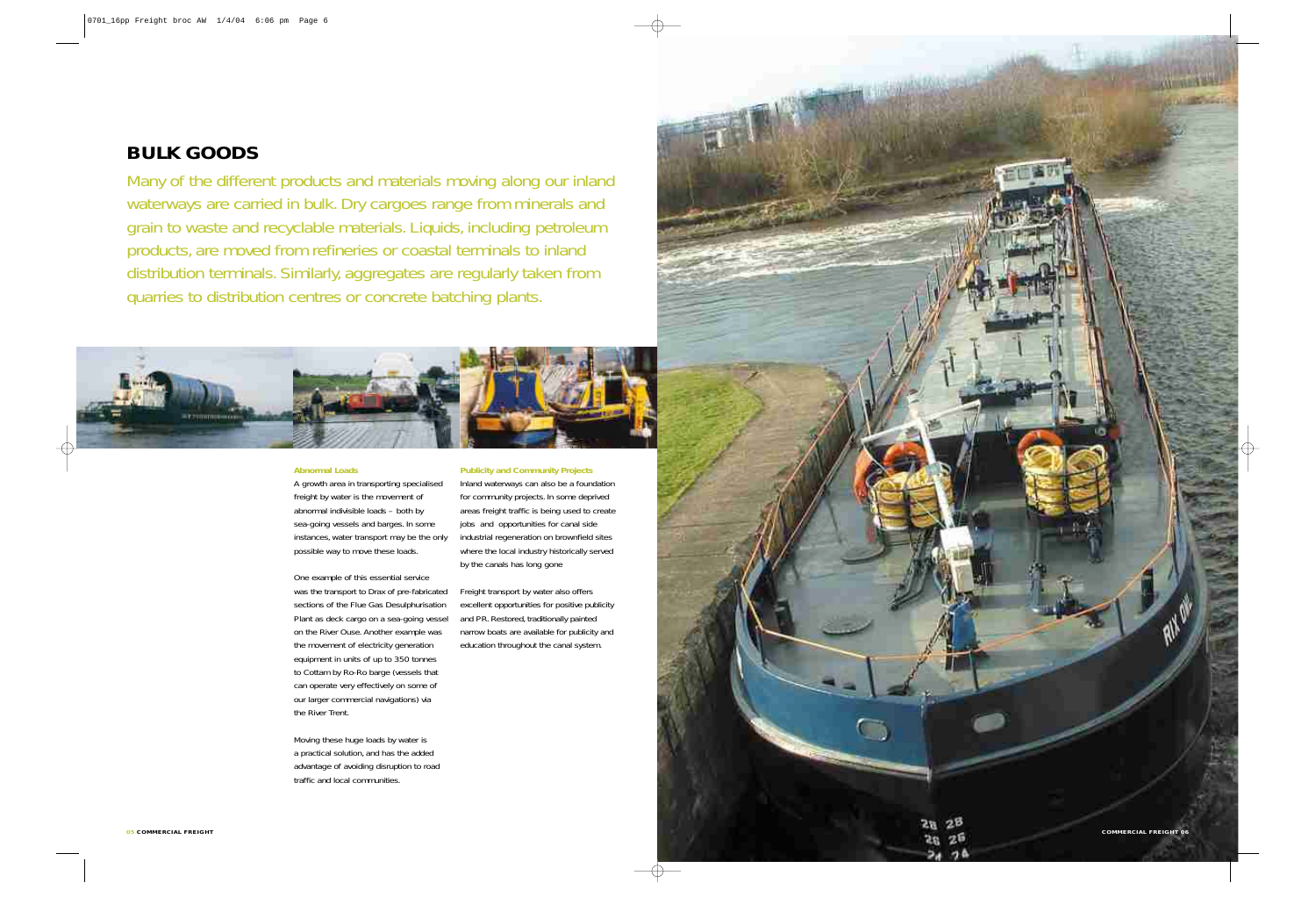The vast potential of water transport is clear from the many areas where it brings significant economic benefits and positive social and environmental impact. In some major cities it is a valuable way to help reduce road congestion and avoid possible charges.

For example, two typical calculations for customers have shown that the movement of aggregates in West London will save 43,000 lorry journeys, and a proposed Waste by Water initiative could remove one third of a million dustcart miles from the streets of North London every year.



Municipal waste is ideal for transport by water because it is a high-bulk commodity with low value and low time sensitivity. Containers of waste and segregated recyclable material such as paper, glass, metal and building materials can be carried from a material recovery facility for further recycling or disposal. There are strong arguments for Local Authorities to lead the way in using water transport to move municipal waste and recyclables.

### **Opening Up Restricted Sites**

Trial of the OMB Translift chain lift side loading refuse vehicle transhipping waste



Water transport can provide a solution for sites affected by planning restrictions on the use of road transport. Moving freight by water to these sites can overcome such restrictions, and benefit the environment too. Where there are restrictions on moving freight by road to and from a particular site, it could effectively be land-locked, and so remain undeveloped. If such sites are alongside navigable waterways capable of carrying freight, the waterways could be the key that unlocks development potential.

#### **Floating Warehousing**

Through the imaginative use of barges as 'floating warehouses' business could save on both transit costs and storage costs whilst the goods are in transit or awaiting discharge close to, or at their destination.

#### **Containers**

Another sector in which water transport can be the practical alternative is the carriage of unitised loads, such as containers. Containers are ideally suited to movement in vessels on our commercial navigations - although the physical restrictions of some navigations through locks and under bridges may limit the number of containers that can be carried on an individual vessel.

Through our current studies of the potential for moving various products in containers on our waterways, we expect that this will prove to be both economic and environmentally friendly and include efficient methods of transhipping goods and materials seamlessly from one transport mode to another.

### **Sustainable Distribution**

Inter-modal and multi-modal forms of transport are seen as key elements in Sustainable Distribution, which is encouraged by Government. As part of a combined transport solution waterways can complement other transport modes, in many cases adding the benefit of low environmental impact. Freight Distribution Centres sited beside suitable waterways would make this easy.

For waterside development sites, the delivery of construction materials and removal of waste and recyclable construction materials by water can be the logical, economical and environmentally sound solution.

#### **Coastal Transport**

The water around the coast of Britain is a natural coastal freeway that enables vessels to move goods from port to port. At ports linked to inland waterways, some vessels can voyage inland or goods can be transferred to smaller vessels for shipment further inland by water. This has the added benefit of further reducing dependency on long haul road transport, a key target for both UK and European Community environmental and logistics policy.

### **WASTE AND RECYCLABLE LOADS**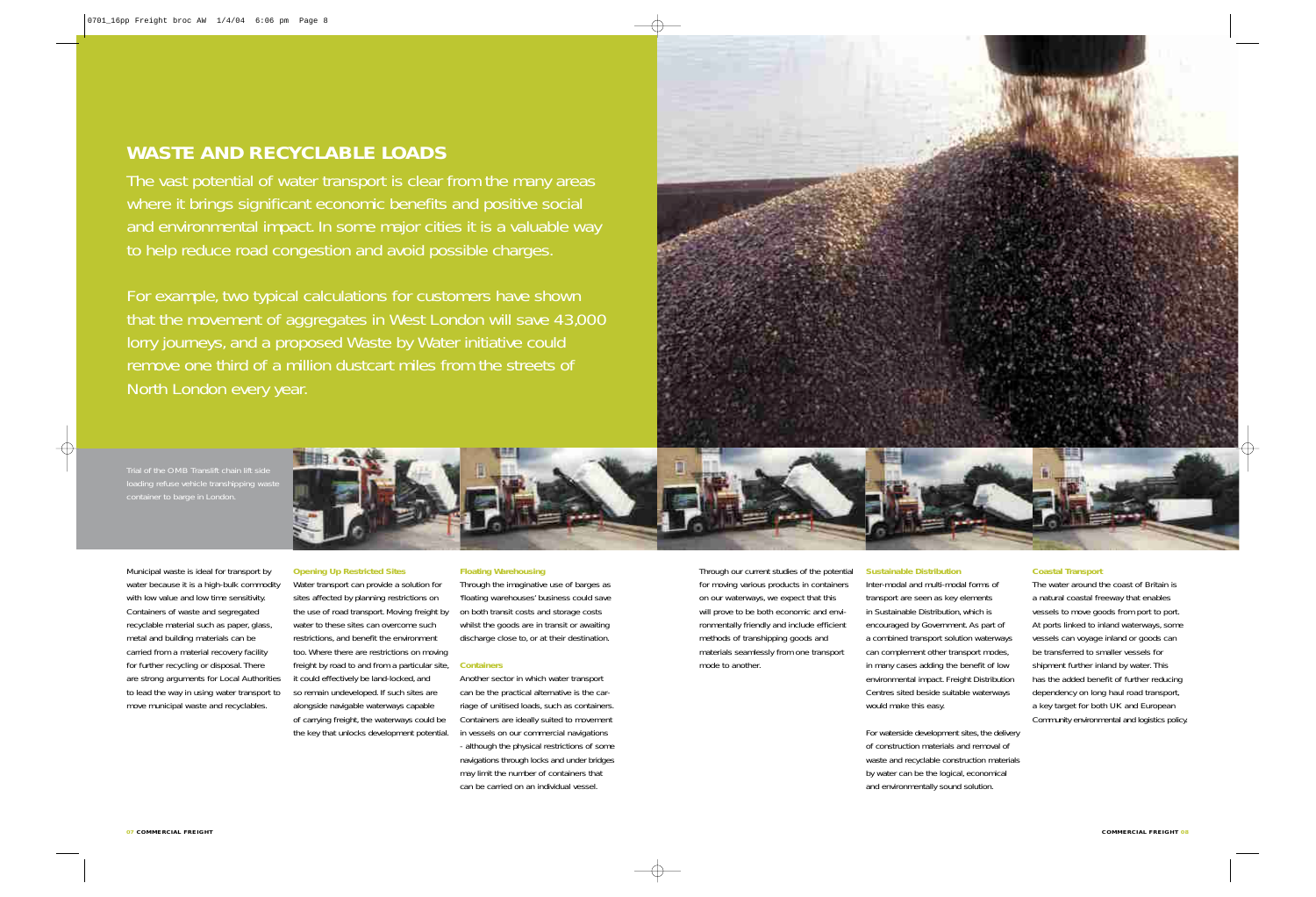The environmental benefits of water transport - especially the potential for reducing congestion and emissions - have been recognised strategically in Local Transport Plans. Freight Quality Partnerships and Freight Groups have been formed to help Local Authorities formulate and develop freight strategies, and we are involved with many of them in promoting water transport and explaining its advantages.

## **PLANNING FREIGHT STRATEGIES**

Endorsements for freight on water are common, especially from users. The value of water transport has been recognised in such documents as: Royal Commission on Environmental Pollution Eighteenth report: Transport amd the Environment (1994); Government White Papers: A New Deal for Transport (1998), Waterways for Tomorrow (June 2000) and Planning Policy Guidance Note 13 (March 2001). Freight on water is also considered by Government to be an option for the transport of waste as identified in Planning Policy Guidance Note 10 (2001). Encouragement and recommendations to assist freight movement by water were included in the report by the Freight Study



Group: Freight on water: A new perspective (2002). A new document "Planning for Freight on Inland Waterways" is currently being produced which will help to act as a guide through the sometimes complex planning guidance already available.

**Grants for Freight by water**

The transfer of freight from road to water is environmentally sound, and is encouraged by Government through the 'Freight Facility Grant' scheme. The grant (subject to certain criteria) is available from the Department for Transport, and can be a key factor in the business decision to move freight by water and to provide waterside freight facilities.

A number of successful projects to transfer freight from road to water have been assisted by Freight Facility Grants. These include the refurbishment of a fuel distribution terminal at Leeds; the development of aggregate distribution sites; the refurbishment of a wharf for the transfer of vegetable oils; a new steelhandling wharf facility; and the building and refurbishing of vessels.

Other successful operations by water included the movement of recycled building materials around London Docklands, and the movement of timber in Scotland by ship via Ardrishaig.



**Source: CBS/BVB (Bureau Voorlichting Binnenvaart)**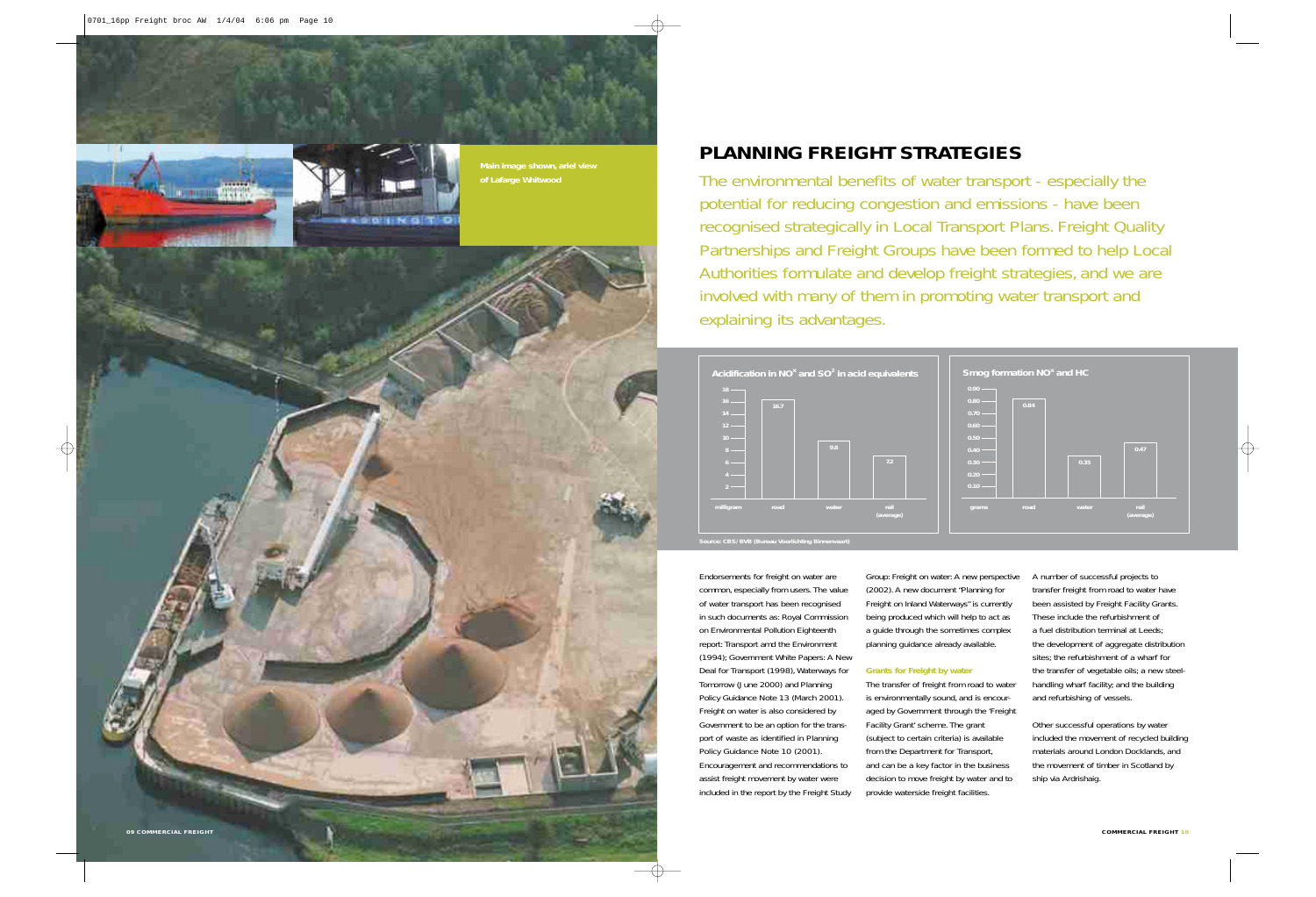We see major opportunities to carry freight on our waterways. To capture this business we are working to revitalise our existing loose-bulk markets, and to develop the movement of municipal waste. We are also seeking more freight traffic to use our waterways to penetrate inland from coastal and estuarial ports, thus extending the natural 'motorways of the sea' connecting with our European neighbours

British Waterways is continuing to develop the Inland Port concept for the movement of containers, and to encourage the development of speciality markets such as Abnormal Indivisible Loads where appropriate.



# **OUR VIEW OF THE FUTURE**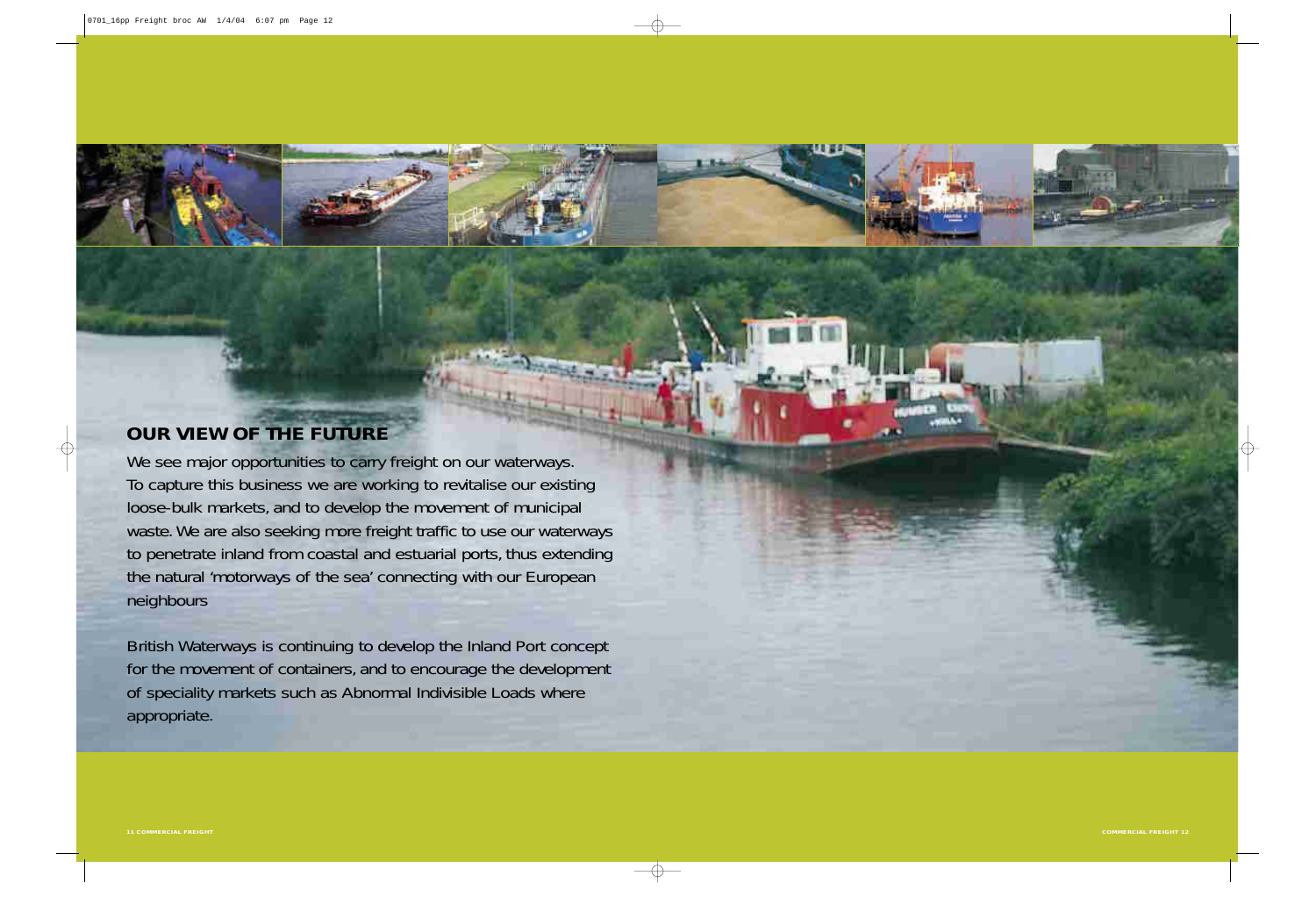British Waterways' teams in marketing, water resource, and waterways operations are ready to help you take advantage of the tremendous capacity of our waterways, and to 'carry more weight with waterways freight'. We can also provide extra support from civil and mechanical engineering and estate management specialists to answer questions or help with development projects.



Please contact us to talk about how your organisation could benefit financially, and benefit the environment too. We would be delighted to share our ideas and help you develop yours.

### **Contacts**

Tony Plews Head of Freight Development 01923 201257 tony.plews@britishwaterways.co.uk

Roy Parker Freight Marketing Manager 0113 281 6850 roy.parker@britishwaterways.co.uk

Tom Chaplin Freight Development Executive 01923 201257 tom.chaplin@britishwaterways.co.uk





# **HOW CAN WE HELP YOUR FREIGHT LOGISTICS?**